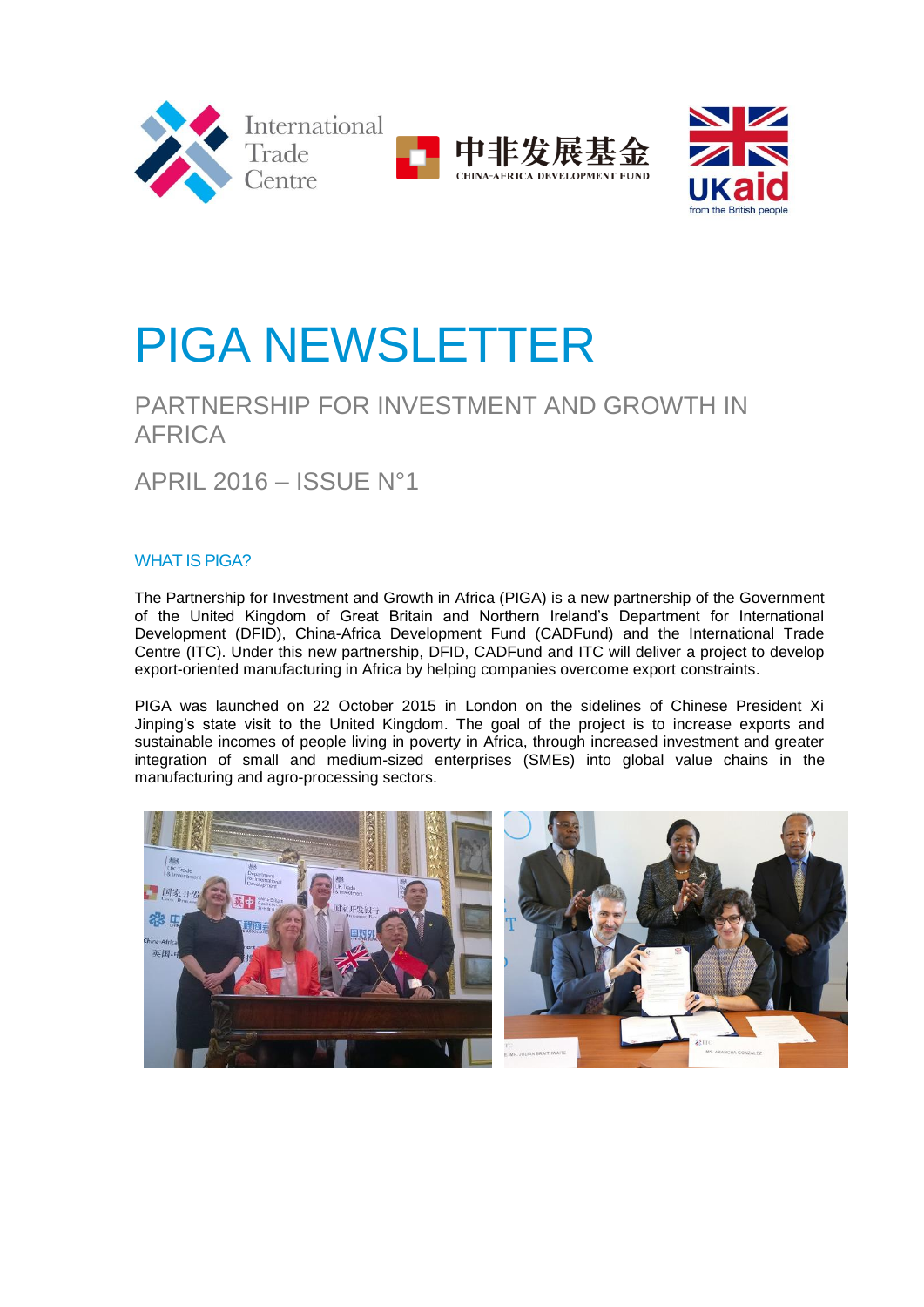

# PIGA – NEW PARTNERSHIP FOR GROWTH IN AFRICA

Messages from ITC, DFID and CADFund on a new partnership aimed at enhancing investment and job creation in Africa.

#### **Read More**



PIGA was launched on 22 October in London on the sidelines of Chinese President Xi Jinping's state visit to the United Kingdom.

#### **Read More**



NA

#### ITC TO SUPPORT JOINT CHINA AND UK EFFORT TO CREATE JOBS AND GROWTH IN AFRICA

ITC is joining efforts by China and the United Kingdom to reduce poverty through job creation and boost growth in Africa.

**Read More**



#### PIGA SENSITIZATION MISSION TO AFRICA

ITC conducted sensitization missions in Ethiopia, Kenya, Mozambique and Zambia from 21 November to 4 December 2015. Stakeholders expressed their strong support for PIGA as a relevant and timely project.

**Read More**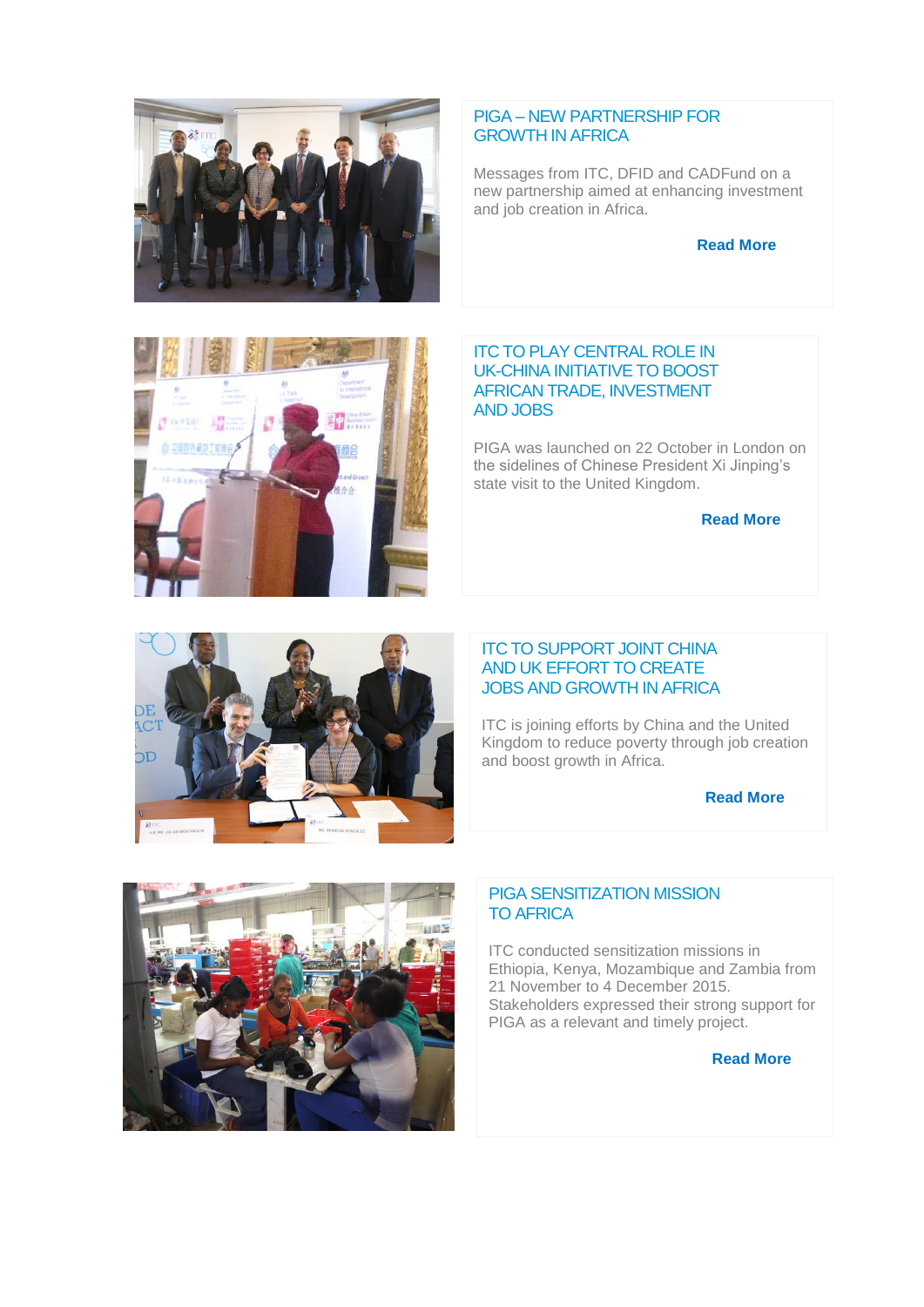

# CHINESE FIRMS EXPLORE INVESTMENTS IN FOUR AFRICAN COUNTRIES AT ITC-ORGANIZED SEMINAR

ITC organized a seminar on investment promotion in Ethiopia, Kenya, Mozambique and Zambia in Tangshan, Hebei Province, China, on 25-26 February 2016, bringing together 90 Chinese companies interested in investing in these countries.

#### **Read More**



# WHAT'S NEXT?

ITC will organize the Forum on Chinese Investment for Sustainable Trade and Economic Growth in Africa, to be held in China on 31 May -1 June 2016.

**Read More**





F**or more information, contact us at:** piga[AT]intracen.org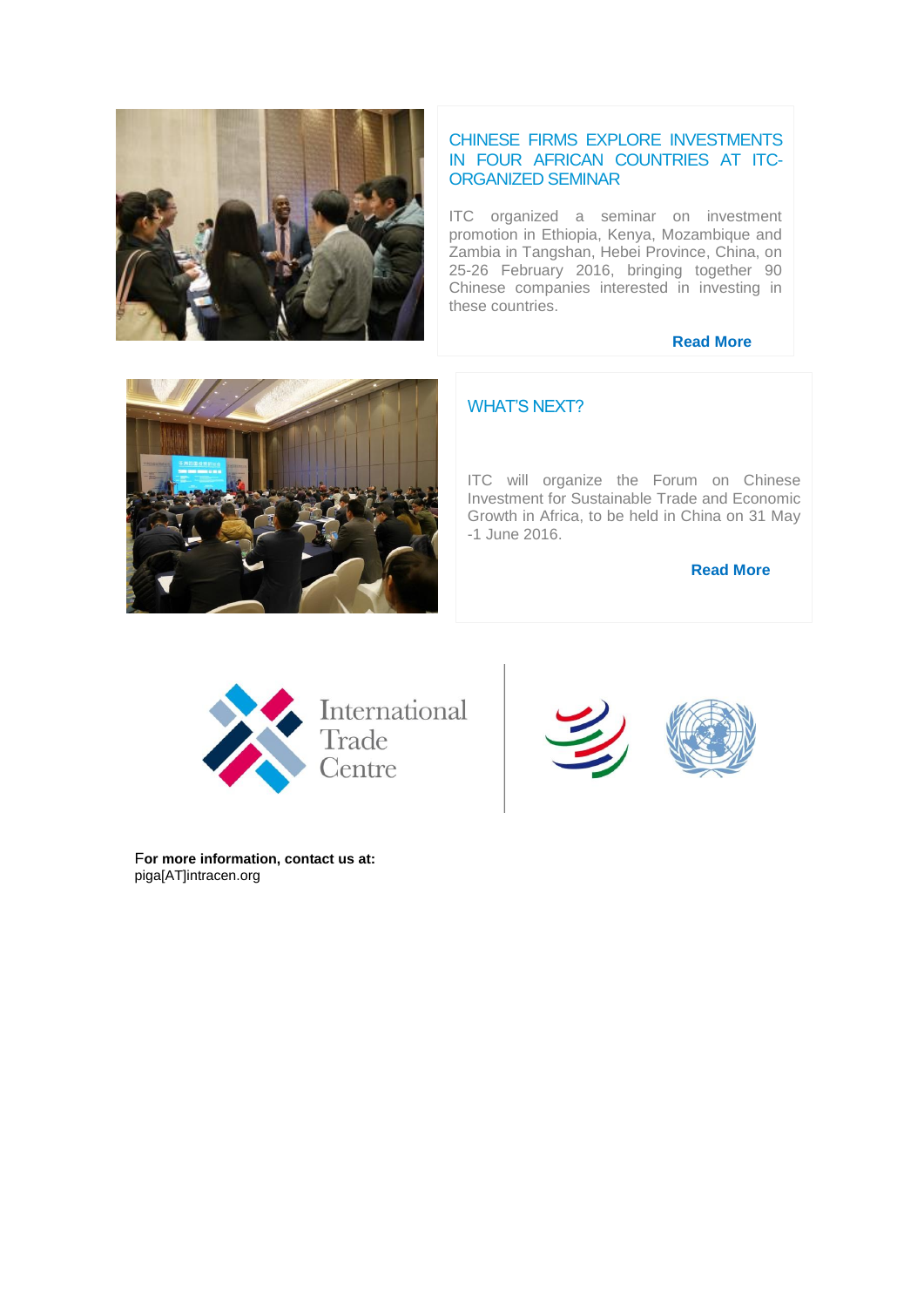# PIGA – NEW PARTNERSHIP FOR GROWTH IN AFRICA

#### MESSAGE FROM ARANCHA GONZÁLEZ, EXECUTIVE DIRECTOR, ITC



In 2015, the governments of the United Kingdom (UK), China, Ethiopia, Kenya, Mozambique and Zambia launched the new Partnership for Growth in Africa (PIGA). PIGA is focused on building productive capacity, raising incomes and creating jobs through trade and business development.

I am pleased that the UK Department for International Development and the China-Africa Development Fund (CADFund) have chosen the International Trade Centre (ITC) to be their implementing partner for PIGA, as officially announced by the UK Secretary of State for Development, Justine Greening, and the China Development Bank Chairman, Hu Huaibang, during the formal signing event in London in November 2015. I thank the UK and China for this show of confidence.

PIGA will leverage ITC's more than fifty years of experience in delivering trade-related technical assistance, capacity building and trade and investment market intelligence to benefit small and medium-sized enterprises (SMEs), trade and investment support institutions (TISIs) and policymakers.

The UK and China are both major providers of assistance to Africa. And both agree that the private sector must ultimately drive growth. SMEs are the missing link for this growth to be inclusive. When SMEs are able to access new investments, build trade capacity and skills, and when they are empowered to become more competitive and connect to international markets ― in a nutshell, when SMEs trade ― they generate more and better jobs.

But there are barriers that often prevent SMEs from fulfilling their potential and PIGA will seek to address some of these challenges. ITC's approach will be market and business-driven, focusing on creating more and better jobs in Africa. We will work with African, Chinese and British entrepreneurs to increase sustainable investments in productive sectors with high potential for export promotion and job creation in Africa. ITC will develop export-oriented manufacturing in Africa by helping companies overcome constraints to export success and integrate into international value chains. Important aspects of this work will be to tackle constraints faced by exporting SMEs such as inadequate market information, weak supply-side capacity, regulatory barriers, and obtaining access to new foreign investment, with a particular focus on Chinese investment.

Now that the partnership has been officially launched, it is the time to start implementation. PIGA started in November 2015 with a one-year scoping and design phase. During this period, ITC will be conducting extensive consultations with key stakeholders including TISIs and the private sector in the four African partner countries, as well as with existing and potential investors from China.

ITC looks forward to this new partnership which will demonstrate the importance of South-South trade and investment and trilateral cooperation, and will contribute to inclusive and sustainable growth in the partner countries. We hope that this will be a successful model that we can scale up in the future.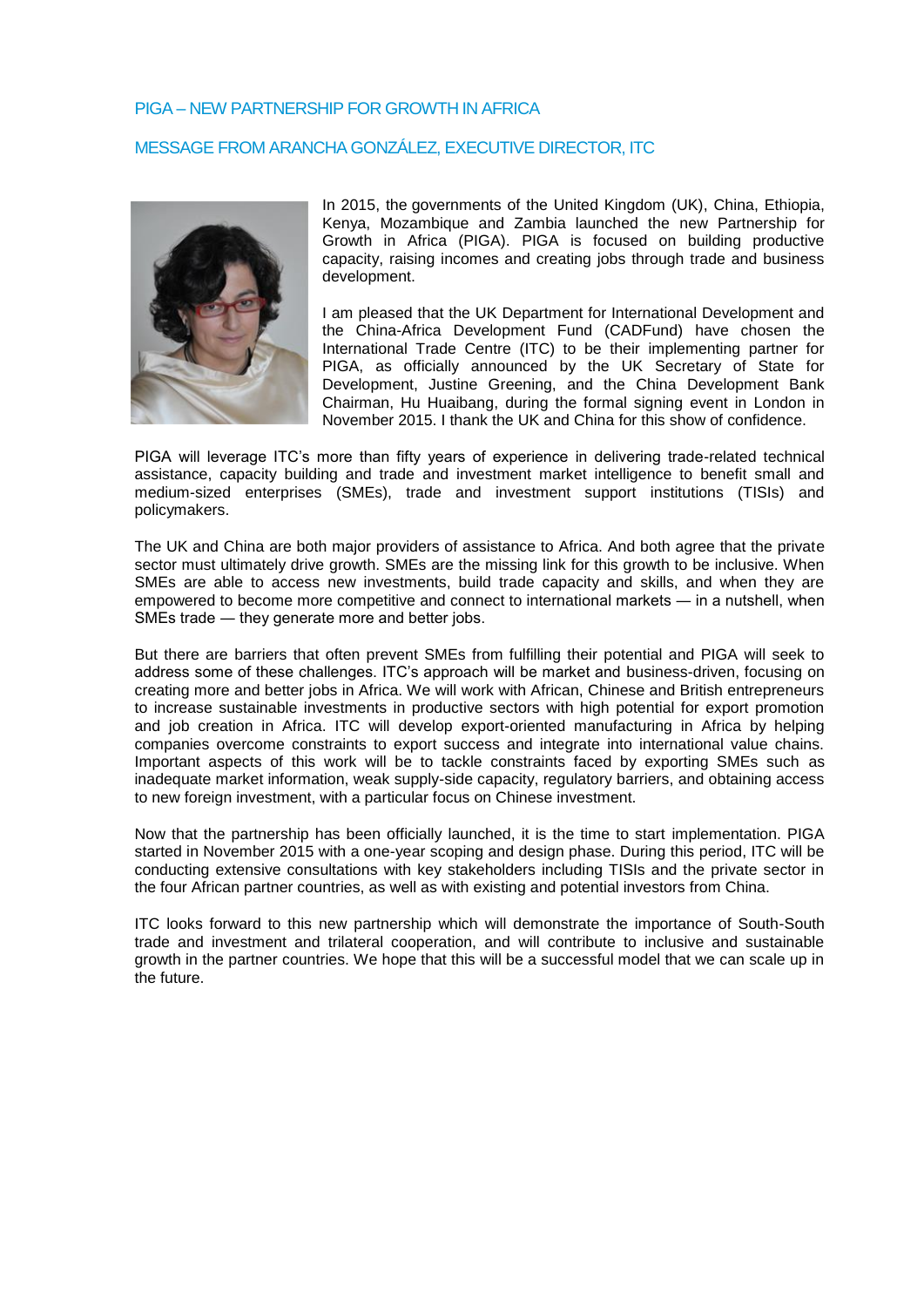#### MESSAGE FROM DAVID KENNEDY, DIRECTOR GENERAL FOR ECONOMIC DEVELOPMENT, DFID



Africa has experienced high and sustained growth in the past decade. Despite this positive trend, progress in reducing poverty and creating jobs, particularly for young people in Sub-Saharan Africa, has been limited. In order to achieve the transition to higher productivity and more inclusive growth, Africa needs manufacturing and agricultural investments anchored in export markets.

DFID is responding to this need by increasing substantially its focus on economic development, including through bilateral programmes in 18 African countries. This work aims to strengthen the enabling environment for private sector-led growth, catalyse investment and trade in frontier markets, engage with businesses to maximise the

development benefits of their investments, and ensure that growth is inclusive and benefits poor people, women and girls.

China's own economic transformation offers a great opportunity for lower income countries, including Sub Saharan Africa, to transform their own economies through greater integration into China's industrial value chains. The process of relocation or "offshoring" of labour-intensive activities from China to Africa is still in its early stages however, and faces numerous barriers. The Chinese government for its part is actively seeking to promote increased FDI to Africa, with the China-Africa Development Fund playing a key role.

PIGA provides a strong platform for the UK and China to work together, in a complementary way, to more effectively pursue our shared goal of promoting investment and industrialisation in Africa and maximising local development benefits. It is a key initiative under the UK-China Partnership for Development Cooperation launched during President Xi Jinping's state visit to the UK in 2015. ITC will play a vital role in facilitating PIGA, contributing its experience and expertise in aid-for-trade and sustainable development.

I look forward to PIGA delivering tangible benefits for Ethiopia, Kenya, Mozambique and Zambia in terms of increased investment, job creation and exports. I believe it has great potential to produce long-term benefits for local economies and businesses through increased domestic value-addition, backward linkages, skills transfer and greater productivity. PIGA will also work to ensure that all investments adhere to high environmental, social and labour standards, including through the sharing of appropriate practices and capacity building.

Finally, I hope that PIGA will serve as a valuable model for trilateral cooperation in the economic development field, and contribute to deeper learning not only between the UK and China but internationally.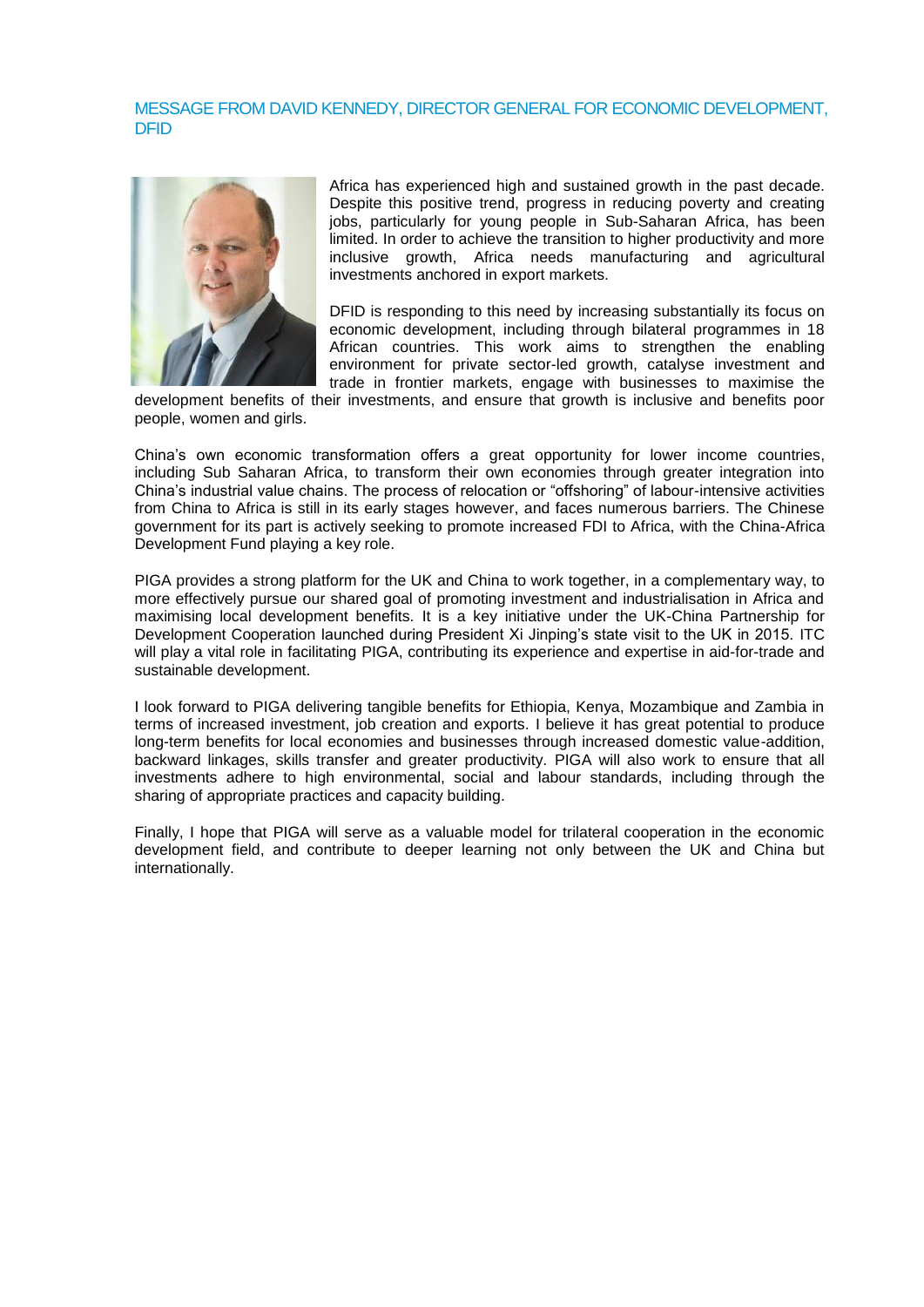#### MESSAGE FROM CHI JIANXIN, CHAIRMAN, CADFUND



As China's first fund to focus on equity investment in Africa, China-Africa Development Fund (CADFund) was established nine years ago as a result of the China-Africa Cooperation Forum. Since then, CADFund has been working to achieve Africa's economic development and improve people's livelihood through promoting Chinese investment in Africa. So far, CADFund has committed 84 investment projects in 36 African countries and invested a total amount of nearly US\$ 3.2 billion and it is aiming to increase Chinese investment to US\$16 billion. Full implementation of these projects could contribute to the expansion of

African exports, increase of tax revenues, and creation of employment opportunities for more than a million people.

CADFund is pleased to launch this new partnership, PIGA, with DFID and ITC. Combined with the Chinese technology, production capacity and market connection with Africa, PIGA could be a platform to jointly promote the industrialisation process in Africa and reduce poverty.

African countries face urgent needs for industrialisation. Over the past nine years, CADFund has successfully promoted a number of Chinese enterprises to invest in Africa. Under PIGA, CADFund will continue to play its role as a bridge for China-Africa cooperation and contribute to the industrialisation in Africa.

The four pilot countries of PIGA, Ethiopia, Kenya, Mozambique and Zambia, are rich in natural resources and have a favourable investment environment. CADFund is willing to work together with more Chinese enterprises as well as with DFID, ITC and African governments to promote Chinese investment for sustainable growth in Africa.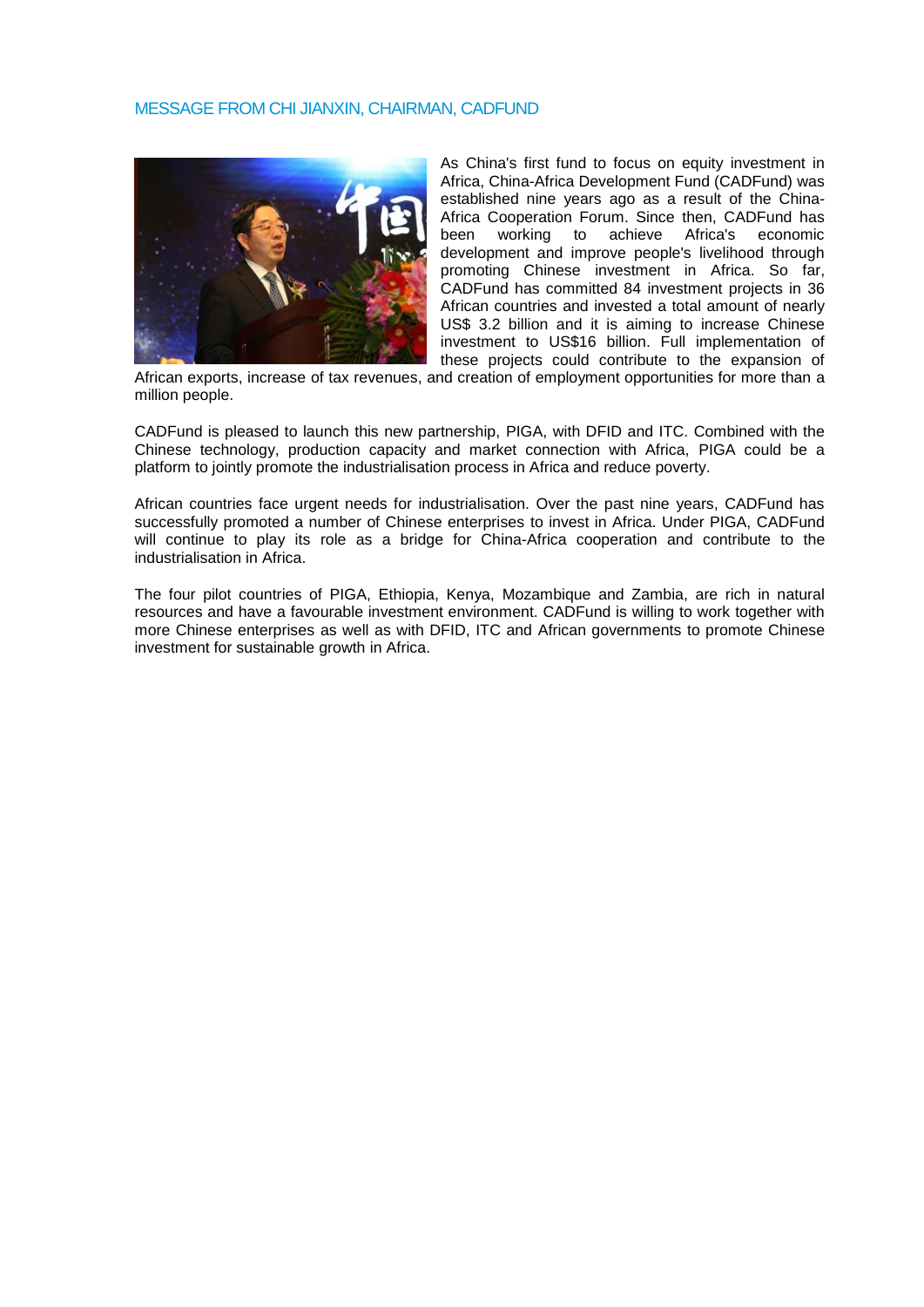## ITC TO PLAY CENTRAL ROLE IN UK-CHINA INITIATIVE TO BOOST AFRICAN TRADE, INVESTMENT AND JOBS

*Project seeks to boost export-oriented manufacturing and food processing in sub-Saharan Africa*

#### (From: [http://www.intracen.org/news/ITC-to-play-central-role-in-UK-China-initiative-to-boost-African](http://www.intracen.org/news/ITC-to-play-central-role-in-UK-China-initiative-to-boost-African-trade-investment-and-jobs/#sthash.BktLq377.dpuf)[trade-investment-and-jobs/#sthash.BktLq377.dpuf\)](http://www.intracen.org/news/ITC-to-play-central-role-in-UK-China-initiative-to-boost-African-trade-investment-and-jobs/#sthash.BktLq377.dpuf)



The United Kingdom and China are joining hands to reduce poverty while promoting job creation and income growth in Africa. The International Trade Centre is set to be a key partner in these efforts, working to develop export-oriented manufacturing on the continent by helping companies overcome constraints on export success.

The Partnership for Investment and Growth in Africa (PIGA) initiative was officially launched on 22 October in London, on the sidelines of Chinese President Xi Jinping's state visit to the UK. The project seeks to increase exports and sustainable incomes for poor people in Africa through greater integration into international value chains in agro-processing and manufacturing. For China and the UK, the underlying idea is that enabling sub-Saharan African countries to capture more than their current sliver of global manufacturing would reduce poverty by creating productive jobs and stable growth. As a by-product of the project, the two governments hope to strengthen bilateral cooperation and generate useful learning on trade-related investment and development assistance, with a particular focus on small and medium-sized enterprises.

As the official implementing partner on the project, ITC will work with the UK Department for International Development (DFID) and the China-Africa Development Fund (CADFund), a Beijingbacked entity that seeks to stimulate investment in Africa by Chinese companies, to spur exportoriented manufacturing in promising African locations. Important aspects of this work will be to identify and tackle constraints facing would-be exporters such as inadequate market information, weak supply-side capacity, trouble overcoming regulatory barriers within the region and overseas, and obtaining access to finance, both for investment capital and to underwrite trade.

A preliminary 'scoping' phase of the project will focus on Ethiopia, Kenya, Mozambique and Zambia, for a year from November 2015. This work will serve to identify high-impact project activities that will subsequently be implemented and expanded across the rest of the region. Interventions will focus on SMEs in the four countries, with the aim of increasing employment and incomes through enhanced trade and investment. Project activities being considered include research into local development priorities, supply capacity, market opportunities, and policy barriers; developing links between African firms and investors as well as with UK and other EU retailers; building producer capacity and ability to meet market requirements including environmental standards; and facilitating equity investments from the CADFund and other investors. Where feasible, the project will seek to partner with existing programmes, such as DFID's work on SME capacity building, to avoid duplication. Also likely to feature in the project will be regular high-level dialogue between DFID and the CADFund to share experiences and cutting-edge analysis of economic trends in sub-Saharan Africa.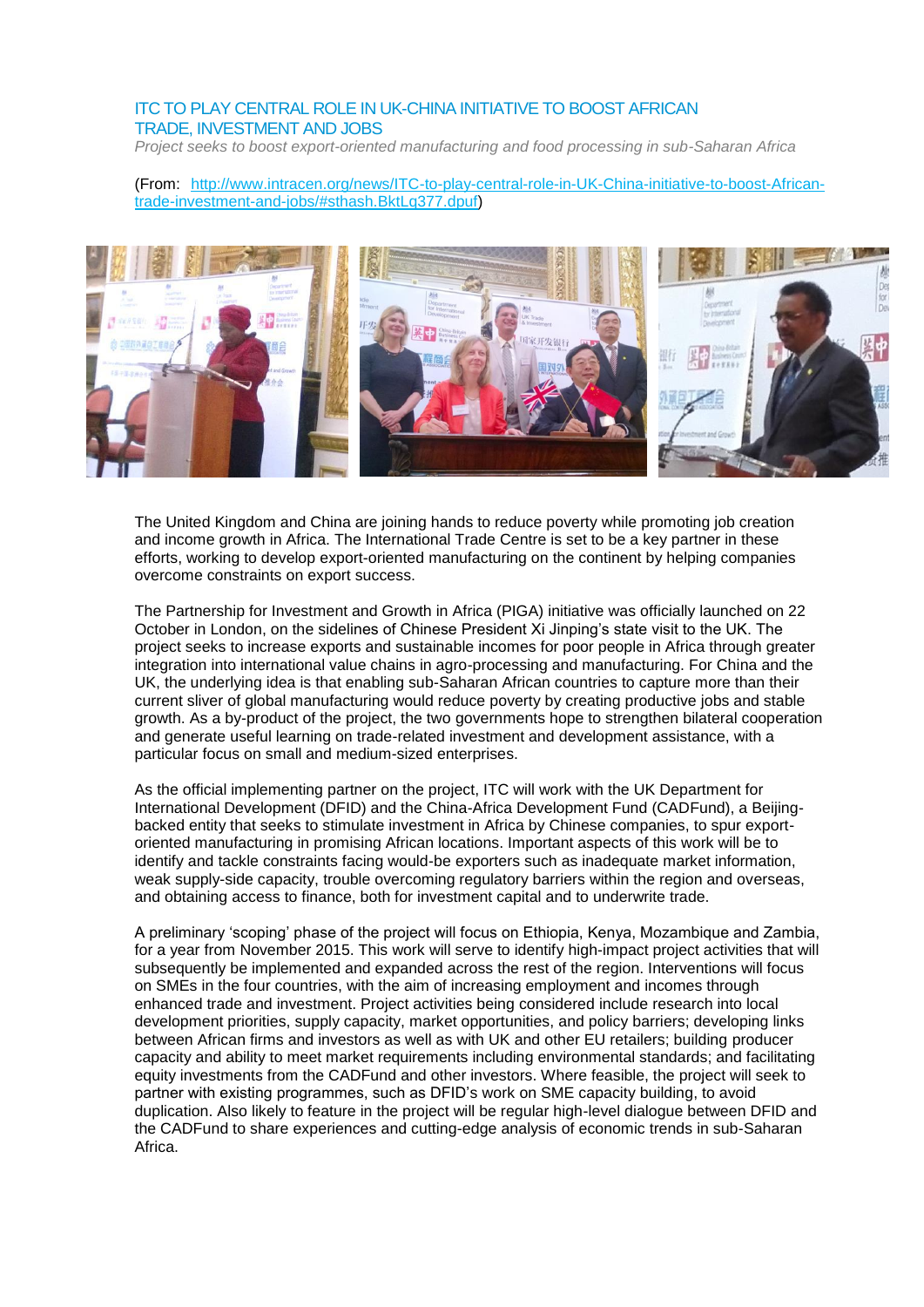"DFID and CADFund have chosen ITC to implement the Partnership for Investment and Growth in Africa project," said Ashish Shah, who directs ITC's Division of Country Programmes. "ITC is very pleased to work jointly with African, Chinese and British entrepreneurs to increase suitable investments in productive sectors with high potential for export promotion and job creation in Africa."

"The UK-China partnership will leverage on ITC's more than fifty years' experience in delivering trade related technical assistance, capacity building and trade and investment market intelligence to SMEs and to policy makers," he added.

The project launch was part of a broader event on UK-China-Africa Collaboration for Investment and Growth, at which participants explored how the UK and Chinese governments, as well as each country's financial and business sectors, could best combine forces to stimulate investment and inclusive growth in Africa. Prominent speakers at the event included Justine Greening, UK Secretary of State for DfID; Hu Huaibang, Chairman of the China Development Bank; Nkosazana Dlamini-Zuma, Chairperson of the African Union Commission; and Tedros Adhanom Ghebreyesus, Foreign Minister of Ethiopia.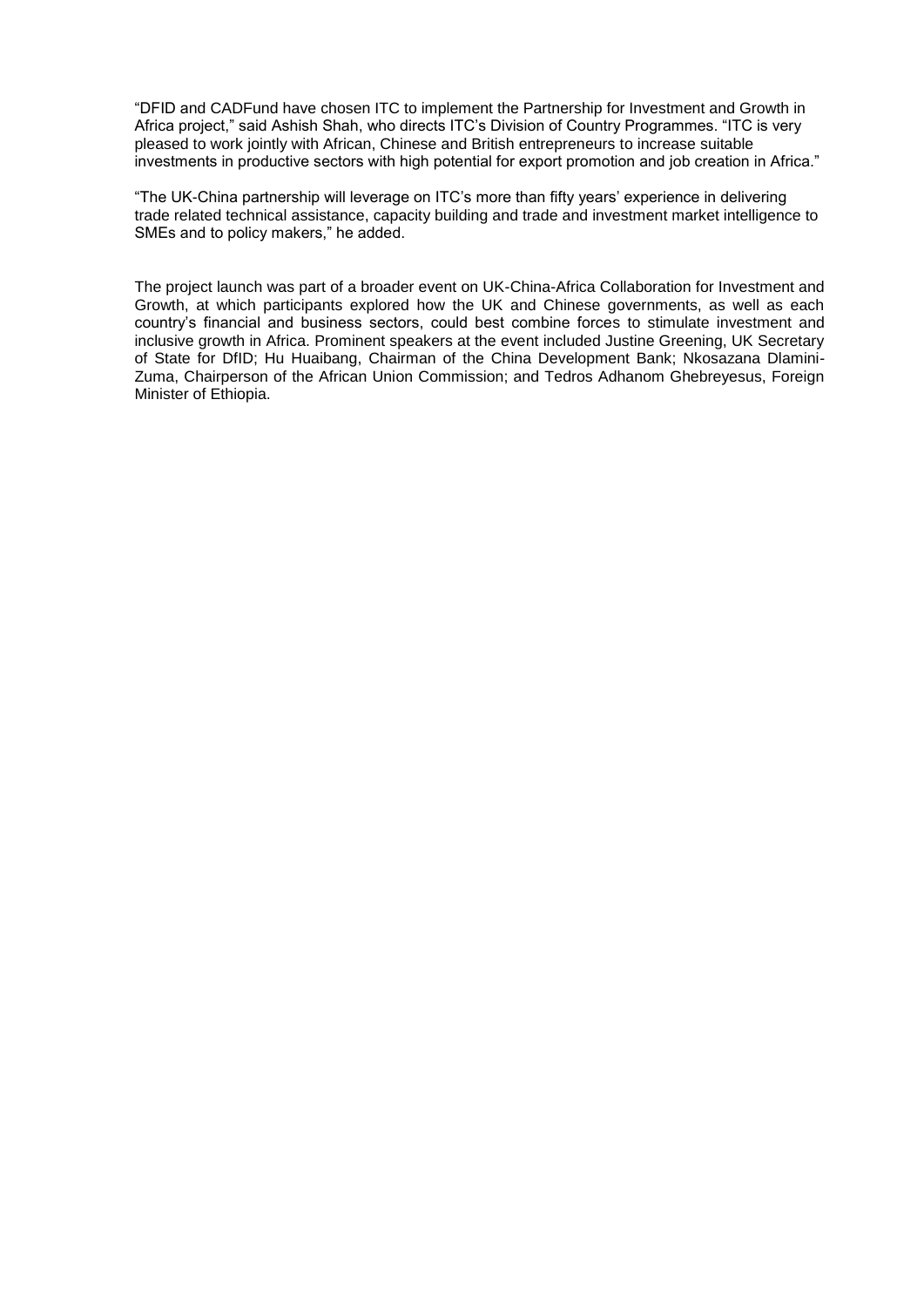# ITC TO SUPPORT JOINT CHINA AND UK EFFORT TO CREATE JOBS AND GROWTH IN AFRICA

*International Trade Centre signs agreement with China and the United Kingdom to implement the joint Partnership for Investment and Growth in Africa*

(From: [http://www.intracen.org/news/ITC-to-support-joint-China-and-UK-effort-to-create-jobs-and](http://www.intracen.org/news/ITC-to-support-joint-China-and-UK-effort-to-create-jobs-and-growth-in-Africa/#sthash.IkIYl0fw.dpuf)[growth-in-Africa/#sthash.IkIYl0fw.dpuf\)](http://www.intracen.org/news/ITC-to-support-joint-China-and-UK-effort-to-create-jobs-and-growth-in-Africa/#sthash.IkIYl0fw.dpuf)



The International Trade Centre (ITC) is joining efforts by China and the United Kingdom to reduce poverty through job creation and boosting growth in Africa. Launched on the sidelines of Chinese President Xi Jinping's state visit to the UK in October, the Partnership for Investment and Growth in Africa (PIGA) aims at developing export-oriented manufacturing on the continent by helping companies overcome constraints on export success.

Selected to implement the project, ITC will work with the UK Department for International Development (DFID) and the China-Africa Development Fund (CADFund), an independently operated fund that seeks to stimulate investment in Africa by Chinese companies, to spur exportoriented manufacturing.

Among ITC's key tasks will be to identify and tackle constraints facing exporters such as inadequate market information, weak supply-side capacity, trouble overcoming regulatory barriers within the region and overseas, and obtaining access to finance, both for investment capital and to underwrite trade.

Speaking at the Geneva launch of the PIGA project, ITC Executive Director Arancha González said: 'Africa is the new growth frontier. We have all said it. We all know it. We have to continue to ensure that growth delivers for the global good and for Africa itself.'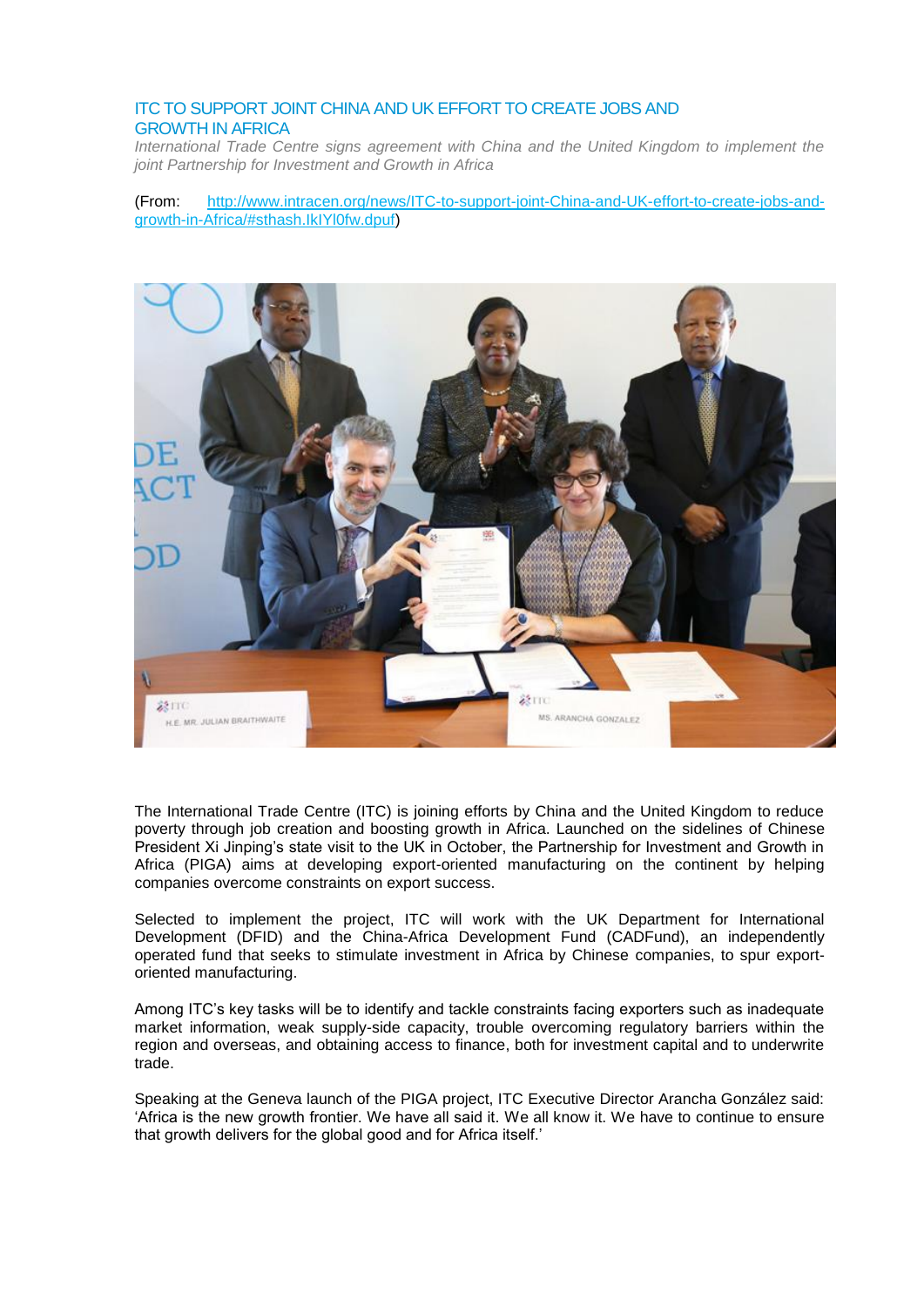'Our approach will be market and business driven, focusing on creating more and better jobs in Africa. ITC will work with African, Chinese and British entrepreneurs to increase sustainable investments in productive sectors with high potential for export promotion and job creation in Africa,' She said.'

The PIGA project seeks to increase exports and sustainable incomes for people living in poverty in Africa through greater integration into international value chains in agro-processing and manufacturing. For China and the UK, the underlying idea is that enabling sub-Saharan African countries to capture more than their current sliver of global manufacturing would reduce poverty by creating productive jobs and stable growth. As a by-product of the project, the China and the UK hope to strengthen bilateral cooperation and generate useful learning on trade-related investment and development assistance, with a particular focus on SMEs.

Zhou Xiaoming, Deputy Permanent Representative and Minister Counsellor of the Permanent Mission of the People's Republic of China to the United Nations Office at Geneva and other international organizations, said: 'This is an important initiative in addressing some of the critical issues that African countries face. With ITC on board, it adds a new dimension to the joint efforts of China and the UK in helping African countries achieve substantial development.

Julian Braithwaite, Ambassador and Permanent Representative of the United Kingdom to the United Nations Office at Geneva and other international organizations, said: 'This new partnership demonstrates how two donors, the UK and China, can work together with efficient multilateral agencies such as ITC, as catalysts for economic growth and poverty reduction in Africa'.

A preliminary 'scoping' phase of the project will focus on Ethiopia, Kenya, Mozambique and Zambia, for a year from November 2015. This work will serve to identify high-impact project activities that will subsequently be implemented and expanded across the rest of the region. Interventions will focus on SMEs in the four countries, with the aim of increasing employment and incomes through enhanced trade and investment.

'The UK and China are both are major providers of foreign direct investment to Africa. And both agree that the private sector must ultimately drive growth. I know this is also the case for Ethiopia, Kenya, Mozambique and Zambia who have all placed SME growth at the heart of their development strategies,' González said.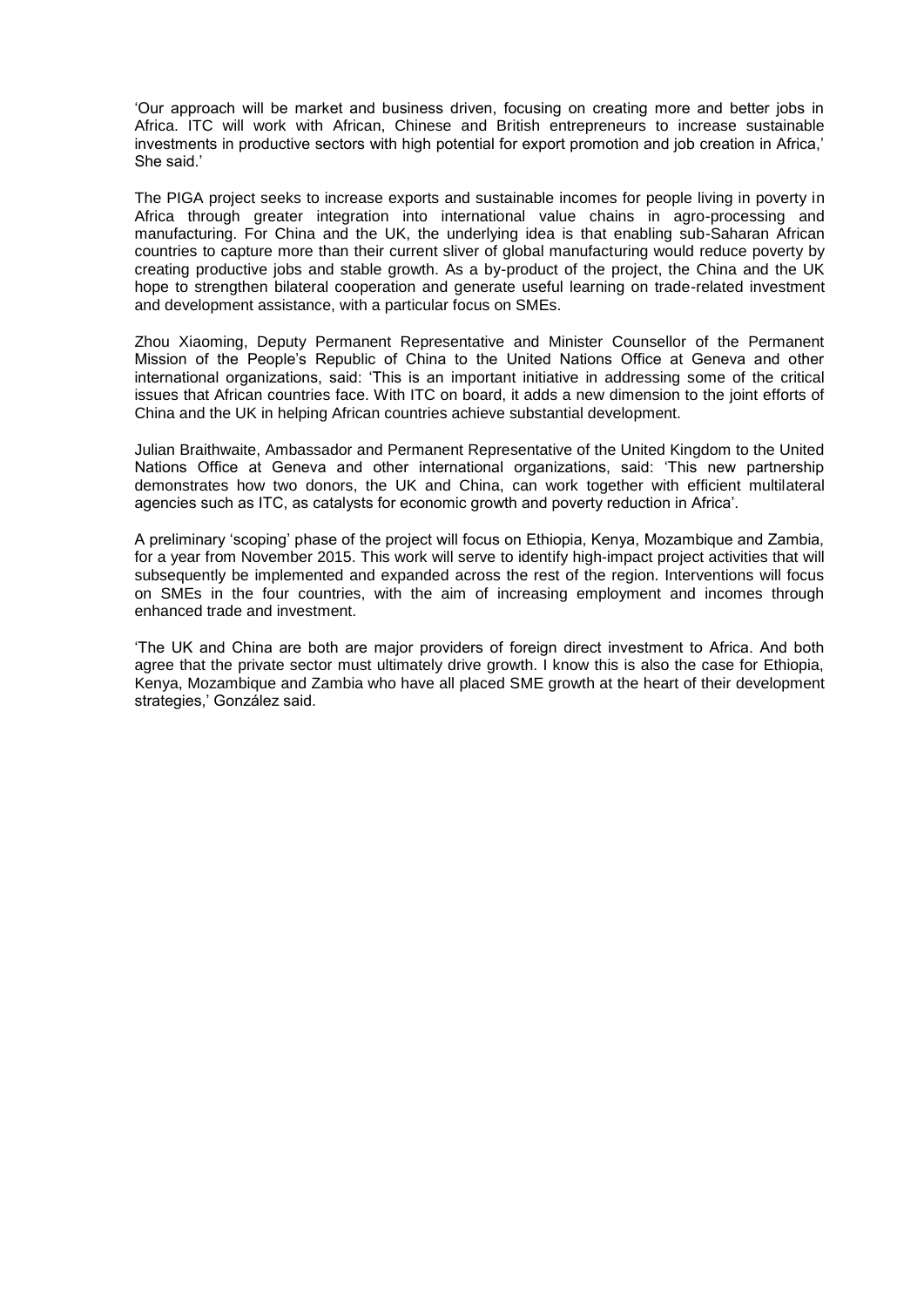#### PIGA SENSITIZATION MISSION TO AFRICA

*ITC conducted sensitization missions in Ethiopia, Kenya, Mozambique and Zambia from 21 November to 4 December 2015. Stakeholders expressed their strong support for PIGA as a relevant and timely project.*



ITC conducted sensitization missions in Ethiopia, Kenya, Zambia and Mozambique from 21 November to 4 December 2015 to introduce PIGA to key stakeholders in the four countries, including DFID field offices, CADFund representative offices, Government ministries, trade and investment support institutions (TISIs), private sector associations and Chinese investors.

All stakeholders met during the sensitization mission expressed their strong support for PIGA as a timely project and confirmed that promoting investment in light manufacturing and agro-processing, two focus sectors under PIGA, fully match the priorities set out in the national development strategies in the four countries.

TISIs in the four countries, namely the Ethiopian Investment Commission, the Kenya Investment Authority, the Investment Promotion Centre of Mozambique and the Zambia Development Agency, expressed their strong support to work with ITC and to promote foreign investments to their countries under PIGA project.

During the missions, stakeholders of the four countries emphasized the importance of PIGA to be an action oriented project contributing to the initiation of concrete investment and business deals that will generate more and better jobs for inclusive and sustainable growth. ITC will work closely with DFID and CADFund, as well as with stakeholders in these four African countries to meet this objective in the PIGA main phase.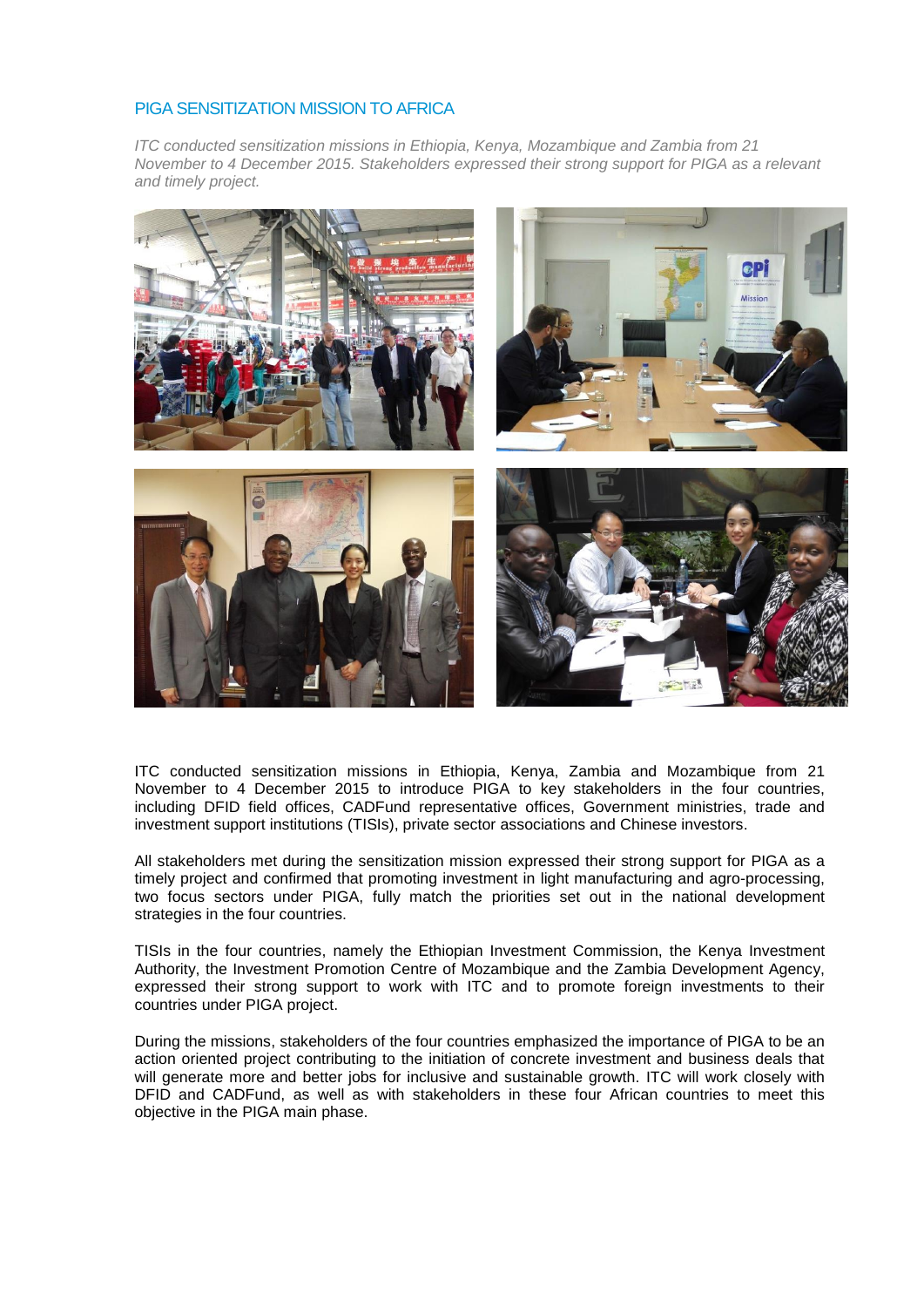#### CHINESE FIRMS EXPLORE INVESTMENTS IN FOUR AFRICAN COUNTRIES AT ITC-ORGANISED SEMINAR

*PIGA project aims to spur African job creation, income growth through increased Chinese trade and investment* 

*(From: [http://www.intracen.org/news/Chinese-firms-explore-investments-in-four-African-countries-at-](http://www.intracen.org/news/Chinese-firms-explore-investments-in-four-African-countries-at-ITC-organised-seminar/)[ITC-organised-seminar/](http://www.intracen.org/news/Chinese-firms-explore-investments-in-four-African-countries-at-ITC-organised-seminar/) )*



Representatives from 90 Chinese companies last week expressed strong interest in investing in Africa, following a seminar on promoting investment in Ethiopia, Kenya, Mozambique, and Zambia. More than 190 businesspeople joined government officials from China and the four African countries at the 25-26 February event in Tangshan, Hebei Province, China.

Organized by ITC, the China-Africa Development Fund (CADFund) and the China Council for the Promotion of International Trade (CCPIT), the seminar was held under the Partnership for Investment and Growth in Africa (PIGA), which aims to promote growth and job creation in Africa by deepening trade and investment ties with China. Funded by the United Kingdom's Department for International Development (DFID), PIGA seeks to sustainably boost incomes for people living in poverty in Africa through greater integration of small and medium-sized enterprises into global value chains.

The seminar aimed to increase Chinese investors' awareness about opportunities in the four African countries, and initiate discussions on potential investment projects.

In his remarks to the seminar, Xuejun Jiang, chief of ITC's Office for Asia and the Pacific, argued that trade and investment with China offered a major opportunity to support Africa's structural shift from low- to high-productivity activities. "In order to achieve this transition and inclusive growth, Africa needs manufacturing and agricultural investments anchored in export markets," he said. "This seminar will provide information on investment opportunities in manufacturing and agro-processing sectors in four African countries which will be useful for Chinese companies to make investment decisions in the future."

Investment promotion officers from the Ethiopia Investment Commission, the Kenya Investment Authority, the Mozambique Investment Promotion Centre (CPI) and the Zambia Development Agency presented opportunities in their countries' light-manufacturing and agro-processing sectors. Senior government officials from the four countries had earlier sketched out their national investment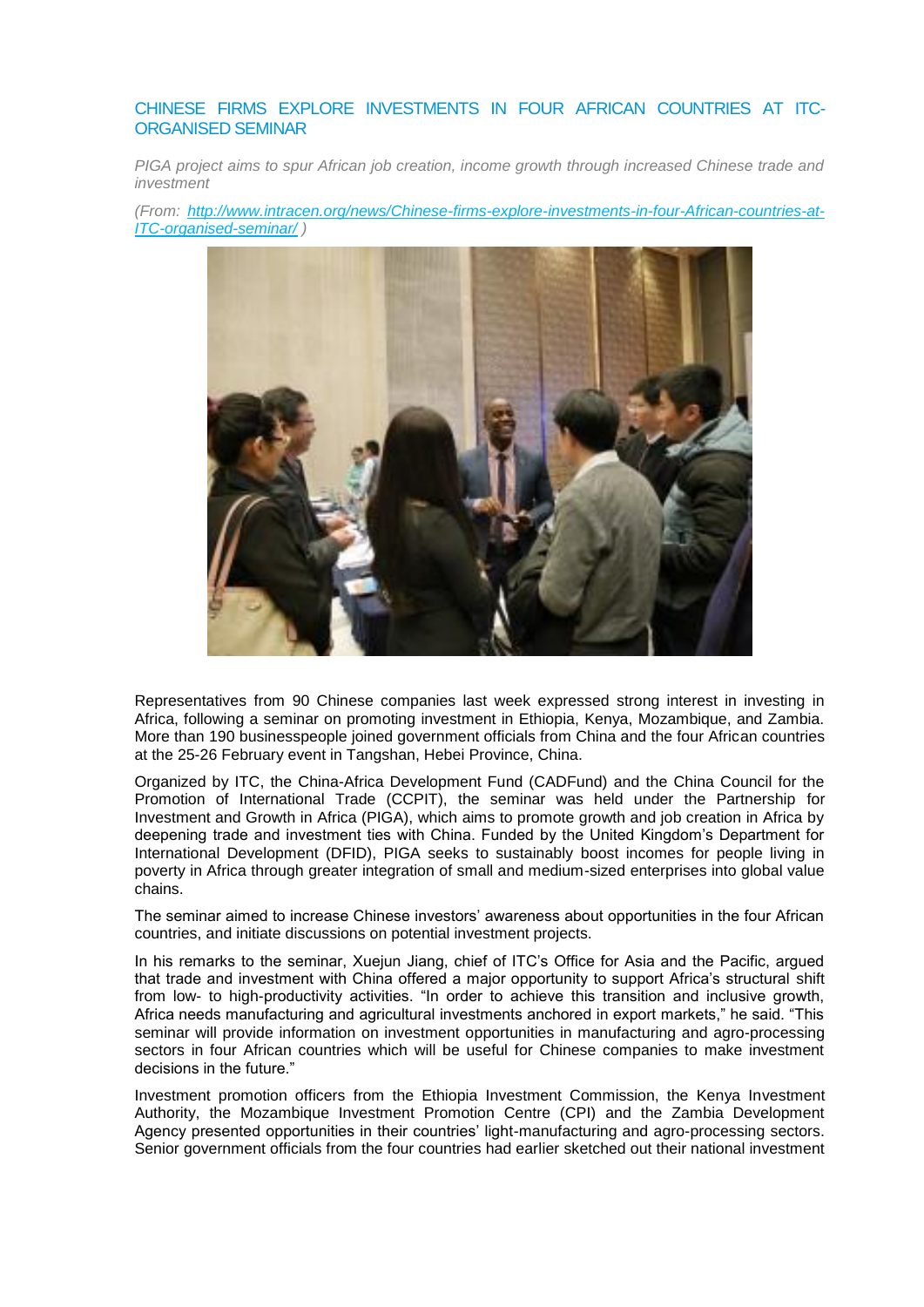climates, complemented by presentations from four Chinese companies on their experiences investing in those countries.

Participants from China and the four African countries said the seminar was useful both to build awareness and to establish direct contacts with each other.

Seyoum Mesfin, Ethiopia's former foreign minister and current ambassador to China, said that "with political commitment on the part of state actors and expert support from such organizations as ITC, DFID, CADFund, as well as CCPIT, this noble initiative of PIGA has the potential to truly assist [Africa] to become the next growth pole for the global economy."

"Under PIGA's cooperation framework, CADFund, ITC and DFID will jointly promote the industrialization process in Africa and contribute to the poverty reduction," added Li Dongwei, who heads CADFund's Representative Office in Ethiopia

After the seminar, the investment promotion officers and officials from the four African countries visited one of the largest steel companies in Tangshan, Tangsteel, and discussed potential investments in Africa.

PIGA was officially launched on 22 October 2015 in London. PIGA is a partnership among DFID, CADFund and ITC. Its goal is to leverage Chinese trade and investment ties to develop exportoriented manufacturing in Africa, contributing to growth and poverty reduction. Ethiopia, Kenya, Mozambique and Zambia are the pilot countries for the project's one-year introductory scoping and design phase. The seminar in Tangshan was sponsored by DFID, the Tangshan Municipal People's Government, and the CCPIT Hebei Provincial Committee.